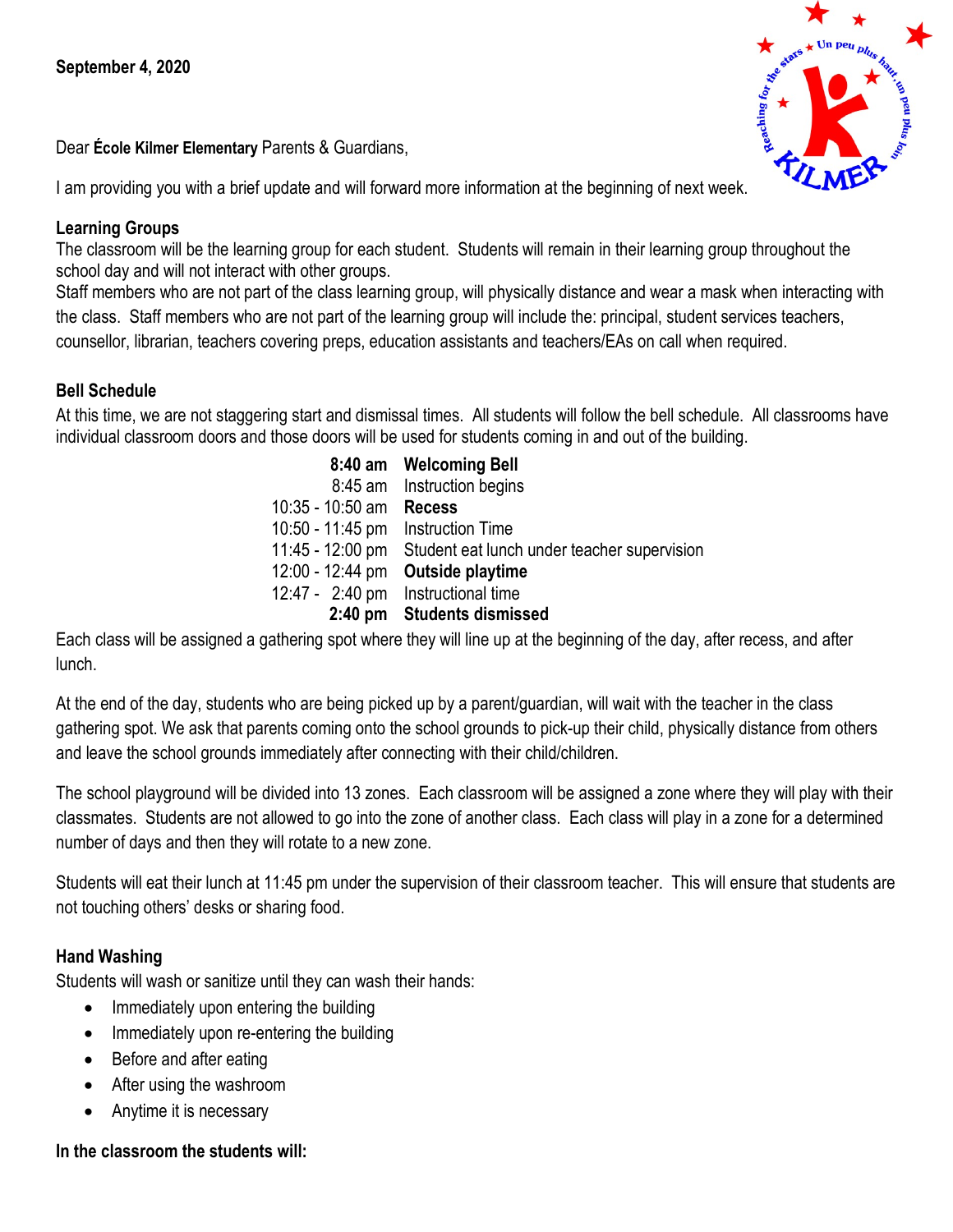- only sit at their own desk and in their own chairs.
- only use their own supplies
- keep their belongings with them at their desk (coats will hang on the back of their chair as cloakrooms will not be used)

### *Students are not to bring personal items such as plush toys or stuffies to school.*

All unnecessary furniture and equipment are being removed from the classroom to allow for maximum physical distancing. Every effort will be made to take students outside as much as possible. Parents need to ensure that students come to school daily with the necessary clothing to be outside.

#### **Thursday September 10th**

Students come to school for an attendance check that should only take 10 minutes. Teachers will be outside in the undercover area. Parents and children will line up along the walkway in front of the school for the attendance check. There will be signage and staff there to ensure social distancing and to direct parents and students to the assigned check-in spot. **Students who ordered supplies through Creative Children will collect their supplies during their check-in.**

| The schedule for the attendance check-in is:<br><b>LAST NAME</b> | $A - E$ | $8:45 - 9:30$ am   |
|------------------------------------------------------------------|---------|--------------------|
|                                                                  | F – L   | $9:40 - 10:20$ am  |
|                                                                  | $M-S$   | $10:30 - 11:10$ am |
|                                                                  | $T - Z$ | $11:20 - 12:00$ pm |

#### **Friday September 11th**

Students will come to school for 1 hour to review the required health & safety protocols. The students will be put into small groups for the lesson. You will receive information next week informing you of the name of the teacher who will instruct your children and where to line up outside the school until the teacher comes to get them.

### **School-Based Gradual Transition Supports (K-8)**

Some parents are asking for information and clarification on the School-Based Gradual Transition Supports option. I am including the information that was sent out to parents with the survey that went out to parents on August.

I would like to add some updated information to the information below. This option will continue beyond September 30<sup>th</sup> if parents want an extension.

We understand that some families are concerned about the restart of school and want their child to return to face to face instruction but need some time to gradually return their child to school.

While we would like to all students to meet their classroom teacher on Monday, September 14th and to be in attendance, we understand some families may want more time or will be more comfortable with a slower, more gradual start. While schools are unable to provide the same level of flexibility as they did in June (all school-based teachers will be working with students face to face 5 days a week), we do want to provide families the flexibility to start at a pace that matches their family's needs.

School principals will work with families to provide a gradual restart for this September as families require.